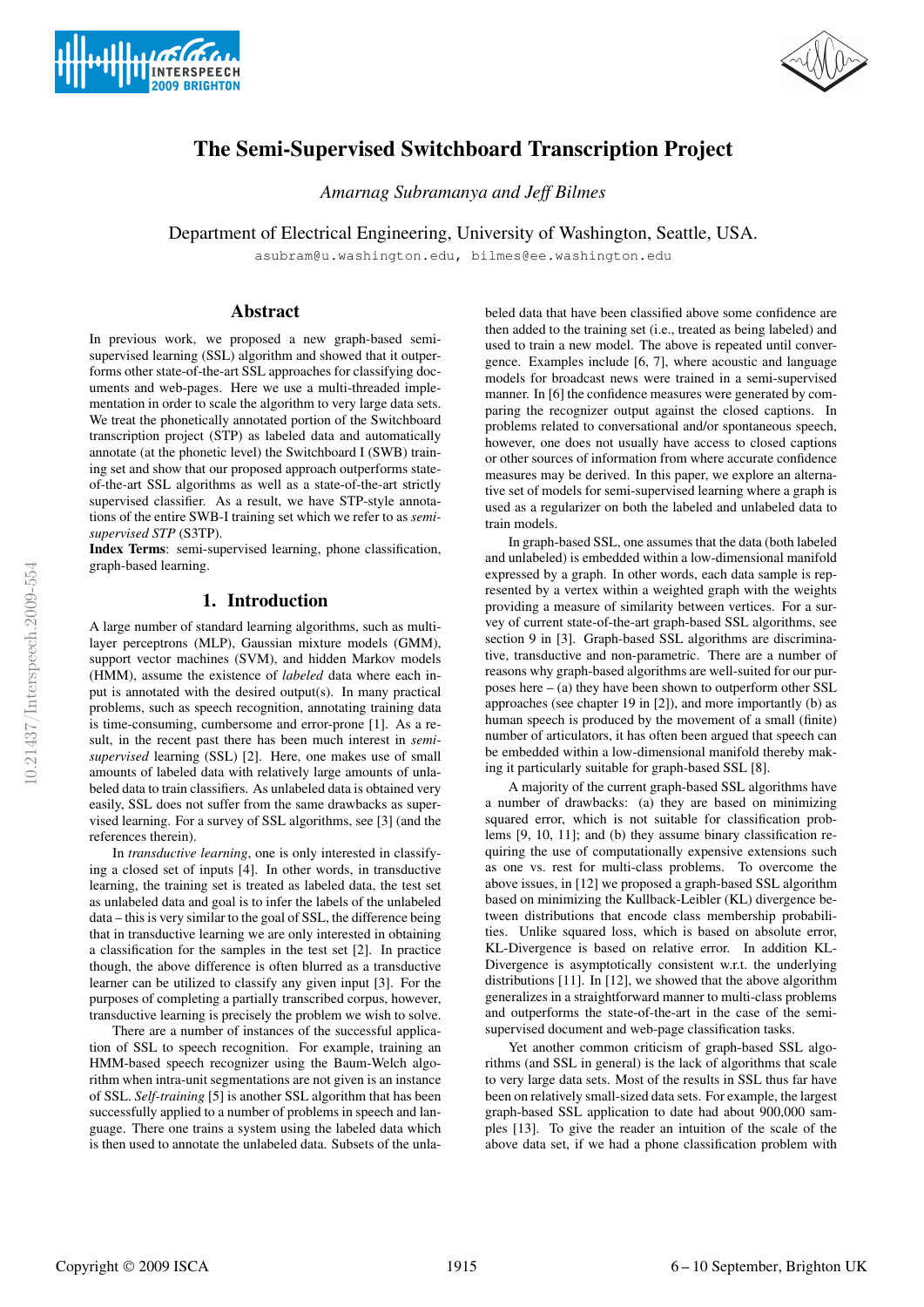about *2.5 hours* of training data and assumed a frame rate of 100 Hz, we would have about 900,000 frames. Clearly 2.5 hours of training data is very small compared to the thousands of hours of training data used to train current state-of-the-art speech recognizers [14]. Thus, as the basic premise in SSL is that adding large amounts of unlabeled data leads to improved performance, we require algorithms that scale easily to large amounts of data.

In this paper we extend the algorithm proposed in [12] in two important ways: 1) We show how the algorithm may be scaled to very large data sets by making use of a multi-threaded implementation. 2) We use the above parallel implementation to annotate the SWB-I training set at the phonetic level. We use the phonetically annotated portion of STP as labeled data and treat the rest of SWB-I as unlabeled and transduce their labels. This phonetically annotated version of SWB-I, which we refer to as *semi-supervised STP* (S3TP). S3TP data could be useful for the training of large vocabulary systems and for speech research in general.

#### 2. Graph-based Semi-Supervised Learning

Given a set of labeled samples, denoted by  $\mathcal{D}_l = \{(\mathbf{x}_i, y_i)\}_{i=1}^l$ , and a set of unlabeled samples, denoted by  $\mathcal{D}_u = {\mathbf{x}_i}_{i=l+1}^{l+u}$ , our goal is to infer the labels of the unlabeled samples (this is the transductive learning problem). We define  $X$  and  $Y$  to be the input and output spaces of the classifier respectively, with  $x_i \in X$  and  $y_i \in Y$  (here, Y is the set of phones to be recognized). The first step in any graph-based SSL algorithm is the construction of a weighted undirected graph,  $\mathcal{G} = (V, E)$ where  $V = \{1, \dots, l + u\}$  is the set of vertices representing both the labeled and unlabeled samples and  $E \subseteq \{V \times V\}$  is the set of edges. We use  $w_{ij} = [\mathbf{W}]_{ij}$  to denote the weight of the edge between vertices i and j which represent samples  $x_i$ and  $x_i$  respectively. W is referred to as the weight (or affinity) matrix of G. As will be seen shortly, the input features  $x_i$  affect the final classification results via the graph, W. Thus graph construction is crucial to the success of any graph-based SSL algorithm and currently "is more of an art, than science" [15]. While there are a number of ways of constructing the graph (see section 6.2 in [3]), in our case, we use symmetrized  $k$ -nearest neighbor (k-NN) graphs. We set  $w_{ij} = \text{sim}(\mathbf{x}_i, \mathbf{x}_j)$  if vertex  $j$  is one of vertex  $i$ 's  $k$  nearest neighbors or vice versa, and otherwise  $w_{ij} = 0$ . In the above  $\text{sim}(\mathbf{x}_a, \mathbf{x}_b)$  is a measure of similarity between samples  $x_a$  and  $x_b$ . It is assumed that  $\text{sim}(\mathbf{x}_a, \mathbf{x}_b) = \text{sim}(\mathbf{x}_b, \mathbf{x}_a)$ . We discuss more about the choice of the similarity measure in section 4.

For every  $i \in V$ , we use two multinomial distributions  $p_i(y)$  and  $q_i(y)$ ,  $y \in Y$ . Here, the  $p_i$ 's and  $q_i$ 's are the distributions to be learned. In addition, for all the labeled vertices  $j = 1...l$ , we define  $r_j(y)$ ,  $y \in Y$ . The  $r_j$ 's are derived from the labels as follows – if  $y_j = \bar{y} \in Y$ , then  $r_j(y) = \delta(y = \bar{y})$ . If there is uncertainty associated with the labels, it can be encoded using  $r_i$ . We define  $p = (p_1, \ldots, p_{l+u})$  (in practice, p is a  $(l + u) \times |Y|$  matrix) and  $q = (q_1, \ldots, q_{l+u})$ . In [12], we proposed optimizing the following objective

$$
C(p,q) = \sum_{i=1}^{l} D_{KL}(r_i||q_i) + \mu \sum_{i=1}^{l+u} \sum_{j \in \mathcal{N}'(i)} w'_{ij} D_{KL}(p_i||q_j)
$$

$$
- \nu \sum_{i=1}^{l+u} H(p_i) \text{ s.t. } \sum_{y} p_i(y) = 1, \sum_{y} q_i(y) = 1,
$$

and  $p_i(y)$ ,  $q_i(y) \geq 0$ . In the above,  $H(p_i) =$  $-\sum_{y} p_i(y) \log p_i(y)$  is the Shannon entropy function of  $p_i$ ,

 $D_{KL}(p_i||q_i)$  is the KL-divergence between  $p_i$  and  $q_i$ ,  $\mu$  and  $\nu$ are hyper-parameters whose selection we discuss in section 4. Also  $w'_{ij} = \begin{bmatrix} \mathbf{W}' \end{bmatrix}$  $\mathbf{w}^{\prime}=\mathbf{W}+\alpha\mathbf{I}_n, \mathcal{N}^{\prime}\left(i\right)=\left\{i\right\}\cup\mathcal{N}(i)$ and  $\alpha \geq 0$ . While it may seem that we have two ways of computing the most likely class for vertex i (i.e., using  $p_i(y)$ ) or  $q_i(y)$ ),  $\alpha$ , which is a hyper-parameter in C ensures that  $p_i(y) = q_i(y) \ \forall \ i, y$ . For all experiments in this paper we set  $\alpha = 1.0$ .

The first term in C penalizes the solution  $q_i$ ,  $i \in$  $\{1, \ldots, l\}$ , when it is far away from  $r_i$ , but does not insist that  $q_i = r_i$ , as allowing for deviations from  $r_i$  can help especially with noisy labels [16]. The second term in  $C$ , the socalled *graph-regularizer*, penalizes a lack of consistency with the geometry of the data induced by the graph. If  $w_{ij}$  is large, we prefer a solution in which  $p_i$  and  $q_j$  are close in the KLdivergence sense. While KL-divergence is asymmetric, given that G is undirected implies W is symmetric  $(w_{ij} = w_{ji})$  and as a result the second term is inherently symmetric. In addition the second term acts as a 'glue' between the  $p_i$ 's and  $q_i$ 's. The last term maximizes entropy and thus encourages each  $p_i$  to be close to the uniform distribution. This acts as a guard against degenerate solutions commonly encountered in SSL [17, 18]. It can be seen that the above approach generalizes easily to multiclass problems and also has the ability to incorporate label uncertainty [12].

It can be shown that  $C(p, q)$  is convex in  $(p, q)$  and can be solved using alternating-minimization (it does not admit a closed form solution). Each iterative update has a closed form solution and can be shown to converge to the correct minimum. It has been shown (see [12]) that  $\overline{C}$  may be solved using the following update equations –

$$
p_i^{(n)}(y) = \frac{1}{\mathcal{Z}_i} \exp^{\frac{\beta_i^{(n-1)}(y)}{\gamma_i}},
$$
  

$$
q_i^{(n)}(y) = \frac{r_i(y)\delta(i \leq l) + \mu \sum_j w'_{ji} p_j^{(n)}(y)}{\delta(i \leq l) + \mu \sum_j w'_{ji}},
$$

where *n* represents the iteration index,  $\gamma_i = \nu + \mu \sum_j w_{ij}^j$ ,  $\beta_i^{(n-1)}(y) = -\nu + \mu \sum_j w_{ij}^{'}(\log q_j^{(n-1)}(y) - 1)$ , and  $\mathcal{Z}_i$  is a normalizing constant to ensure  $p_i$  is a valid probability distribution. Note that each iteration of the proposed framework is relatively simple to implement. Henceforth we refer to the proposed objective optimized using alternating minimization as *measure propagation* (MP). For more details on this approach and the use of alternating minimization for optimization, see [12].

We compare the performance of MP against that of the *label propagation* (LP) algorithm. We choose LP instead of other alternatives such as spectral graph transduction [18] and manifold regularization [10] because (a) LP scales easily to large data sets, and (b) it has been shown to give state-of-the-art performance on a number of benchmark SSL tasks [2] and phone classification [19]. The LP objective is given in [16] and the update equations are given by

$$
p_i^{(n)}(y) = \frac{r_i(y)\delta(i \le l) + \nu u(y) + \mu \sum_j w_{ij} p_j^{(n-1)}(y)}{\delta(i \le l) + \nu + \mu \sum_j w_{ij}}
$$

where  $u(y) = 1/|Y|$ ,  $\mu$  and  $\nu$  are hyper-parameters.

### 3. Scalability to Large Datasets

We are now in an era of multi-core processing where individual processors are not getting faster but computers come with mul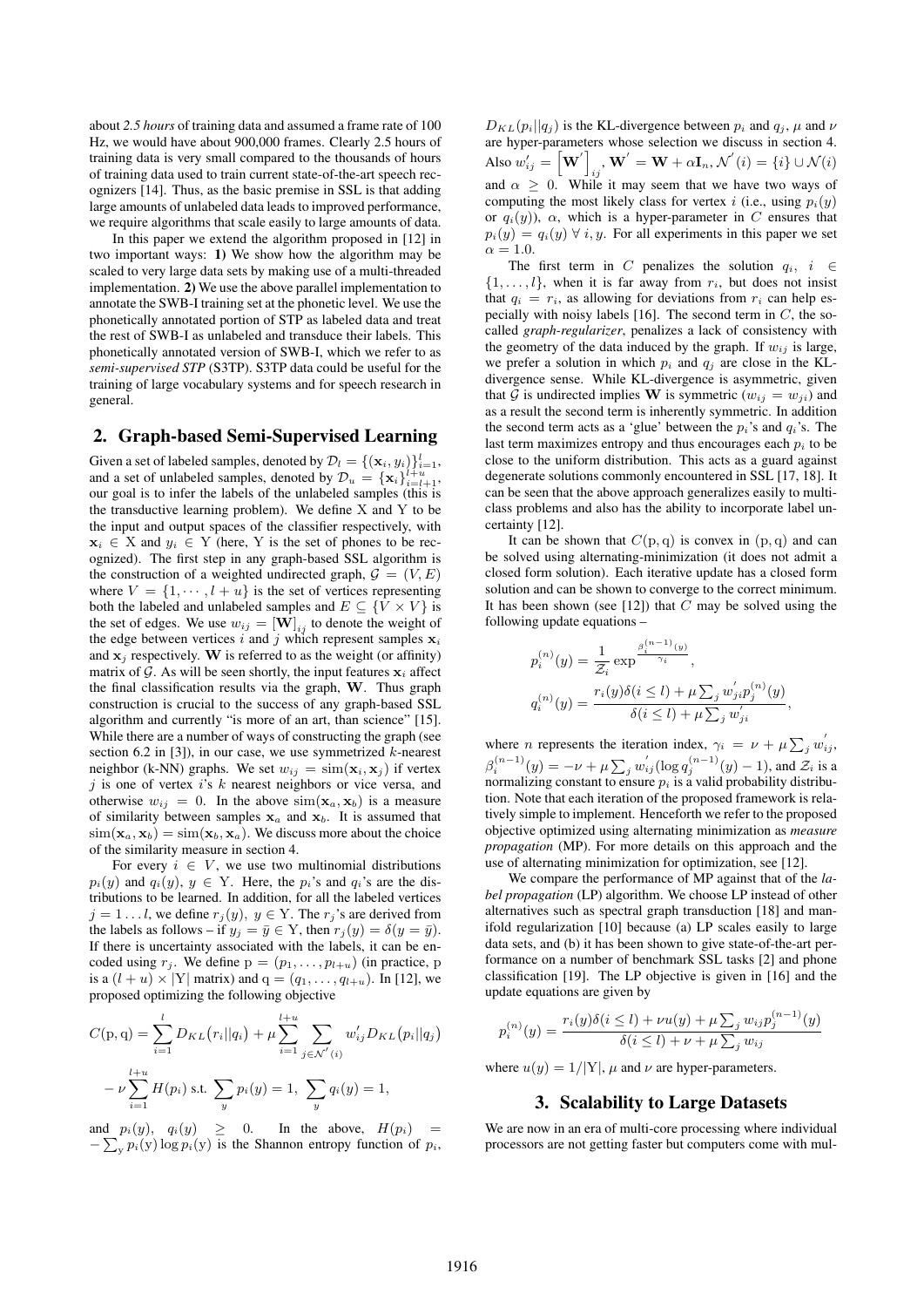tiple processors. As a result, algorithms need to be amenable to parallel computing across multiple cores within the same shared-memory machine and/or across different machines. This is all the more important in the case of SSL as the basic premise here is that unlabeled data is obtained very cheaply and adding more unlabeled data leads to better performance. As stated above, the largest dataset used within a graph-based SSL framework is on the order of 900,000 samples [13]. Clearly, this is a fraction of the amount of unlabeled data at our disposal. For example, on the Internet we create 1.6 billion blog posts, 60 billion emails, 2 million photos and 200,000 videos every day [20].

The updates for both p and q are easily parallelized. For each vertex in the graph, during each iteration, we have one distribution (p or q) that is held fixed, while the other  $(q$  or p) is updated. Consider a multi-threaded application in which each thread operates on a subset of the graph and updates the appropriate distribution while the other is held fixed. We implemented such a multi-threaded application using POSIX threads in C++. This was used to generate the results presented in the next section and enabled us to operate on a data set as large as STP.

#### 4. Experimental Setup & Results

In our experiments we use the Switchboard (SWB) I training set [14, 1]. It consists of 2,400 two-sided telephone conversations among 543 speakers [21]. SWB is used almost ubiquitously for the training of large vocabulary conversational speech recognition systems [14, 1]. The SWB-I corpus comes with word level annotations. In addition, phone level annotations generated in a semi-automatic manner by using a large vocabulary speech recognizer are also available [22]. However, as the speech recognizer has a non-zero error rate, these phone-level transcriptions are considered less reliable.

The *Switchboard Transcription Project* (STP) [23] was undertaken to accurately annotate SWB at the phonetic and syllable levels. One of the goals was that such data could then be used to improve the performance of conversational speech recognition systems. As the task of phonetically annotating speech is time-consuming and error-prone, only 75 minutes of speech segments selected from different SWB conversations were annotated at the phone level and about 150 minutes annotated at the syllable level. Clearly, having access to such phonetic-level annotations for all of SWB could be useful for the speech community. Our goal here is to treat the phonetically annotated portion of STP as labeled data and use it to annotate all of SWB in STP style, i.e., at the phonetic speechframe level. The result of the above is what we call the S3TP corpus and concomitantly we are able to show that our approach scales to very large data sets.

In the following, we refer to SWB-I that is not a part of the STP as *SWB-STP*. We randomly split the phonetically annotated part of STP data into training, development, and test sets containing 70%, 10% and 20% of the data respectively. The above was repeated 10 times (i.e., we had 10 each of training, development and test sets). In each case, the training set was treated as labeled data, the hyper-parameters were turned on the corresponding development set and the performance was evaluated on the test sets. In order to observe the effects of adding unlabeled data to phone classification performance, we added the unlabeled SWB-STP data in stages. The percentage, s, included, 0%, 2%, 5%, 10%, 40%, 60%, and 100% of SWB-STP. We ran both the LP algorithm and our proposed approach MP. In the case when  $s = 100\%$ , there were about 120 million sam-



Figure 1: Phone Accuracy vs. Percentage of SWB training data. Phone Accuracy was measured on the STP data. Note that when all the SWB data was added, the resulting graph had 120 million vertices. The dashed black line shows the performance of a MLP measured using the  $s = 0\%$  case over the same training, development and test sets as MP and LP.

ples. Both LP and MP are graph based approaches and we used the same graph in each case (only the hyper-parameters were tuned separately).

Next, we describe graph construction. We constructed a new graph for each value of s over all the STP data and s% of SWB-STP data. The features  $x_i$  were extracted in the following manner – the wave files were first segmented and then windowed using a Hamming window of size 25ms at 100Hz. We then extracted 13 PLP coefficients from these windowed features and appended both deltas and double-deltas resulting in a 39 dimensional feature vector. As phone classification performance is improved by context, we used a 7 frame context window (3 frames in the past and 3 in the future) yielding a 273 dimensional  $x_i$ . We used

$$
\text{sim}(\mathbf{x}_i, \mathbf{x}_j) = \text{exp}\{-(\mathbf{x}_i - \mathbf{x}_j)^T \Sigma^{-1} (\mathbf{x}_i - \mathbf{x}_j)\}
$$

as the similarity measure to generate the weights  $w_{ij}$ . In the above,  $\Sigma$  is the covariance matrix computed using all of SWB. As a result of the scale of the dataset, it is not possible to generate the k-NN graph using *brute-force* search which is  $O((l +$  $(u)^2$ ). However fast k-NN search is a well researched problem with many approximate solutions. A majority of these solutions are based on the classic *kd-tree* [24] data structure. Here we make use of the Approximate Nearest Neighbor (ANN) library 1 [25]. It constructs a modified version of the kd-tree data structure which is then used to query the nearest neighbors (see [25]). We constructed different symmetrized  $k$ -NN graphs using ANN for each value of s. For all the experiments, we used  $k = 10$ . The labeled and unlabeled points in the graph changed based on training, development and test sets used.

For each case, we ran a search over  $\mu \in \{1e-8, 1e-4, 0.01,$ 0.1} and  $\nu \in \{1e-8, 1e-6, 1e-4, 0.01, 0.1\}$  for both LP and MP. The hyper-parameters were chosen based on the performance on the development set and the same value was used to measure the accuracy on the test set. The mean phone accuracy on the different test sets (and the standard deviations) is shown in figure 1 for the different values of s. The result obtained using  $s = 0\%$  corresponds to the case when only STP data was used. We would like to point out that our results at  $s = 0\%$ 

<sup>1</sup>Available at http://www.cs.umd.edu/˜mount/ANN/